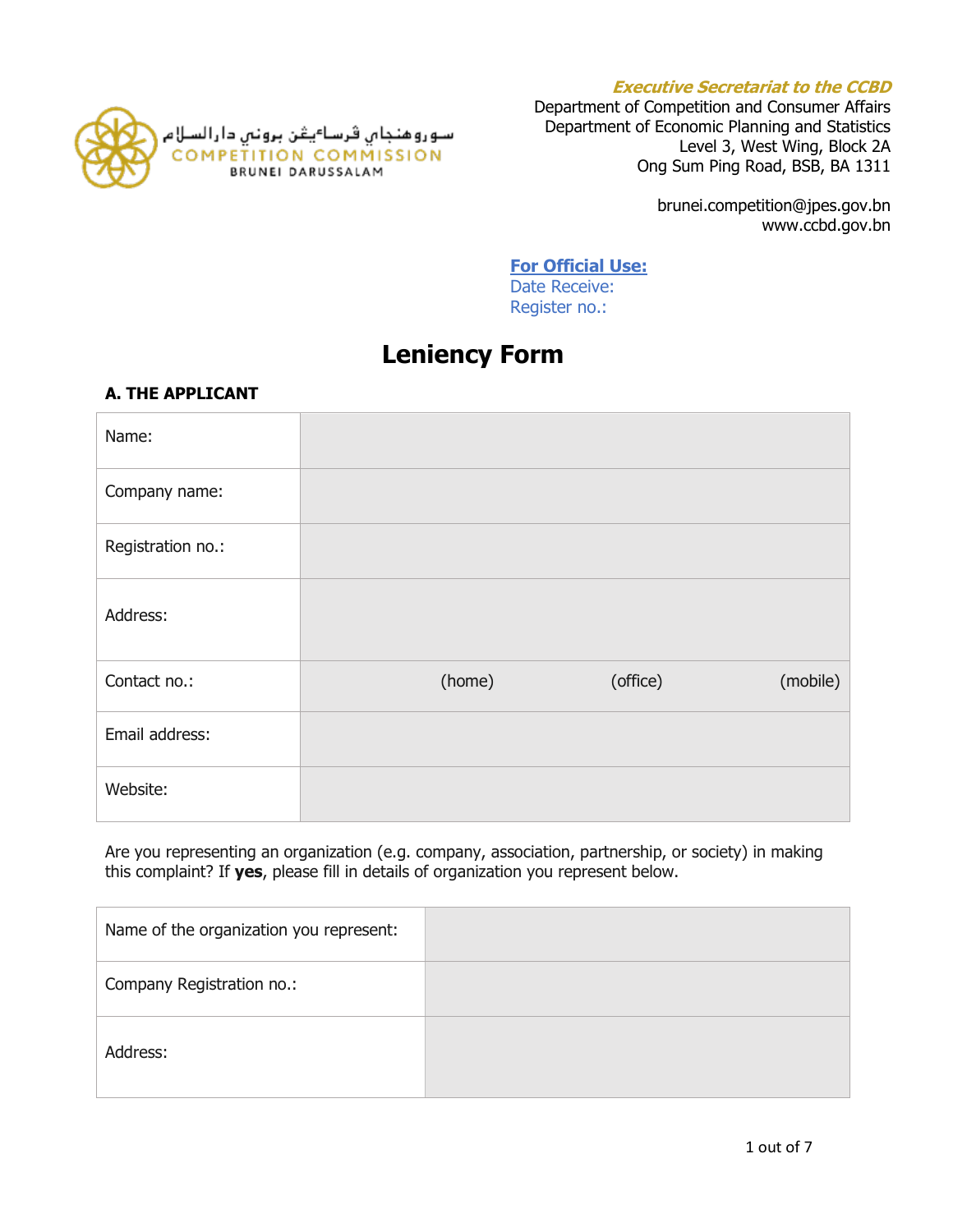|                | (H) |      |  |
|----------------|-----|------|--|
| Contact no.:   | (0) | Fax: |  |
|                | (M) |      |  |
| Email address: |     |      |  |
| Website:       |     |      |  |

\*Please attach letter of authorization proving the representative's authority to act on behalf of the organization.

# **B. DESCRIPTION OF ANTI-COMPETITIVE ACTIVITY**

Parties involved:

|                  | <b>Contact Details</b> |  |
|------------------|------------------------|--|
| Person involved: | Contact no.:           |  |
|                  | Address:               |  |
| Company name:    | Email address:         |  |
|                  | Website:               |  |
| Role of party:   |                        |  |

|                  |                | <b>Contact Details</b> |
|------------------|----------------|------------------------|
| Person involved: | Contact no.:   |                        |
|                  | Address:       |                        |
| Company name:    | Email address: |                        |
|                  | Website:       |                        |
| Role of party:   |                |                        |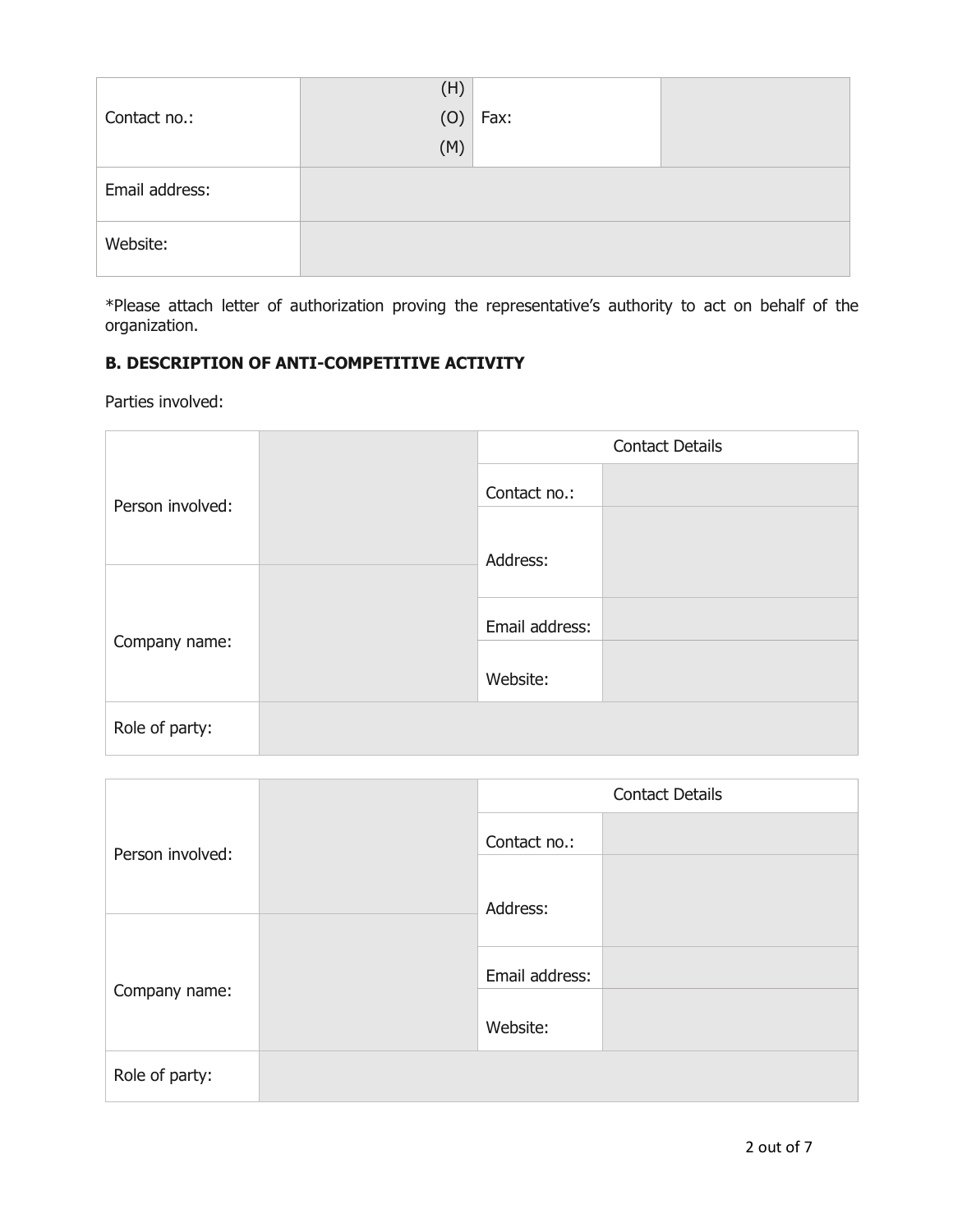|                  |  | <b>Contact Details</b> |  |
|------------------|--|------------------------|--|
| Person involved: |  | Contact no.:           |  |
|                  |  | Address:               |  |
| Company name:    |  | Email address:         |  |
|                  |  | Website:               |  |
| Role of party:   |  |                        |  |

|                                   |  | <b>Contact Details</b> |  |
|-----------------------------------|--|------------------------|--|
| Person involved:<br>Company name: |  | Contact no.:           |  |
|                                   |  | Address:               |  |
|                                   |  | Email address:         |  |
|                                   |  | Website:               |  |
| Role of party:                    |  |                        |  |

|                  | <b>Contact Details</b> |  |
|------------------|------------------------|--|
| Person involved: | Contact no.:           |  |
|                  | Address:               |  |
| Company name:    | Email address:         |  |
|                  | Website:               |  |
| Role of party:   |                        |  |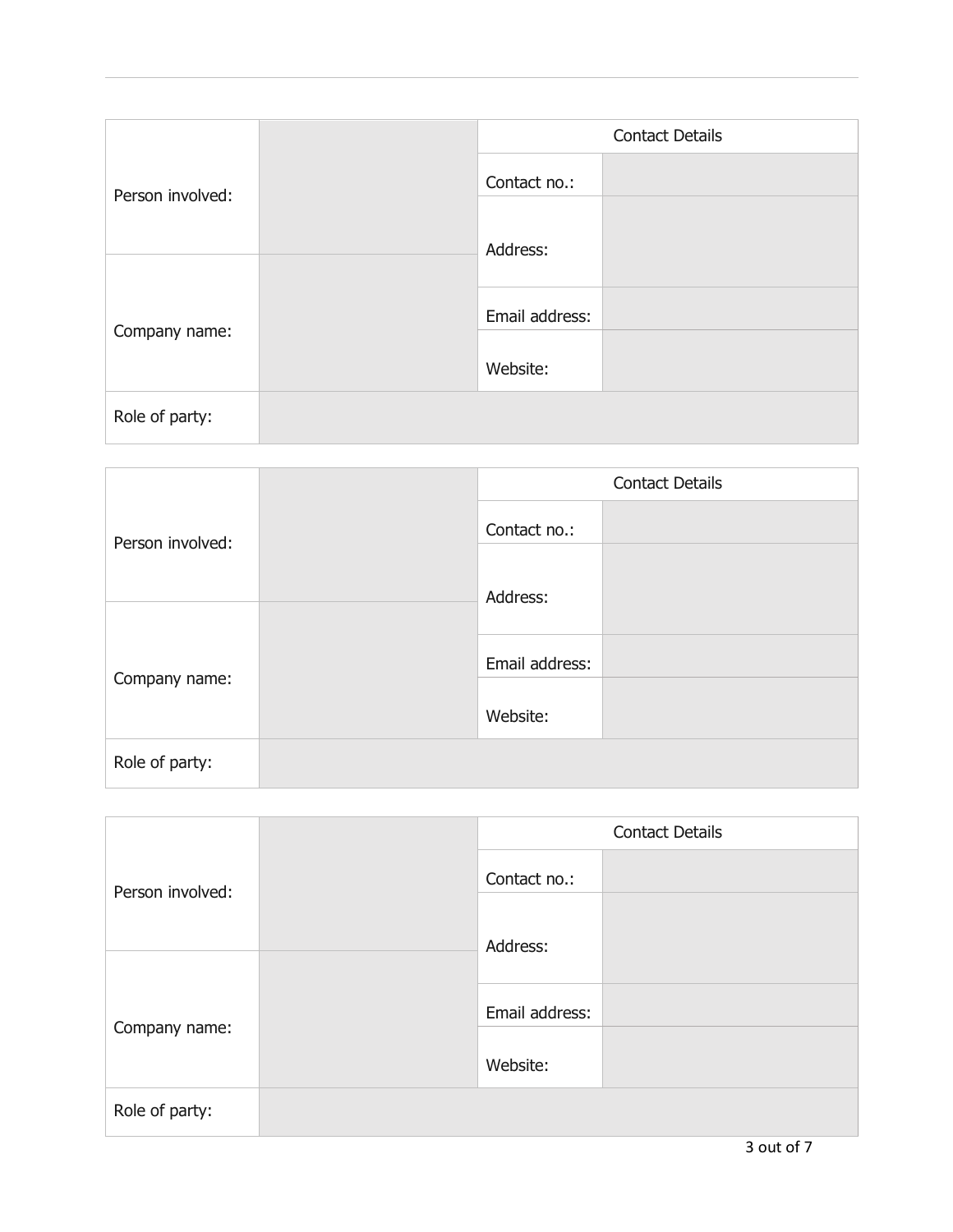Nature of anti-competitive activity:



For "Others", please specify:

What are the goods or services to which the anti-competitive activity relates?

Geographical scope of the anti-competitive activity:

Please describe briefly the anti-competitive activity that you or the organization you are representing involve in. Provide as much details as possible of the activity including how the agreement is initiated, strategized, formulated and implemented.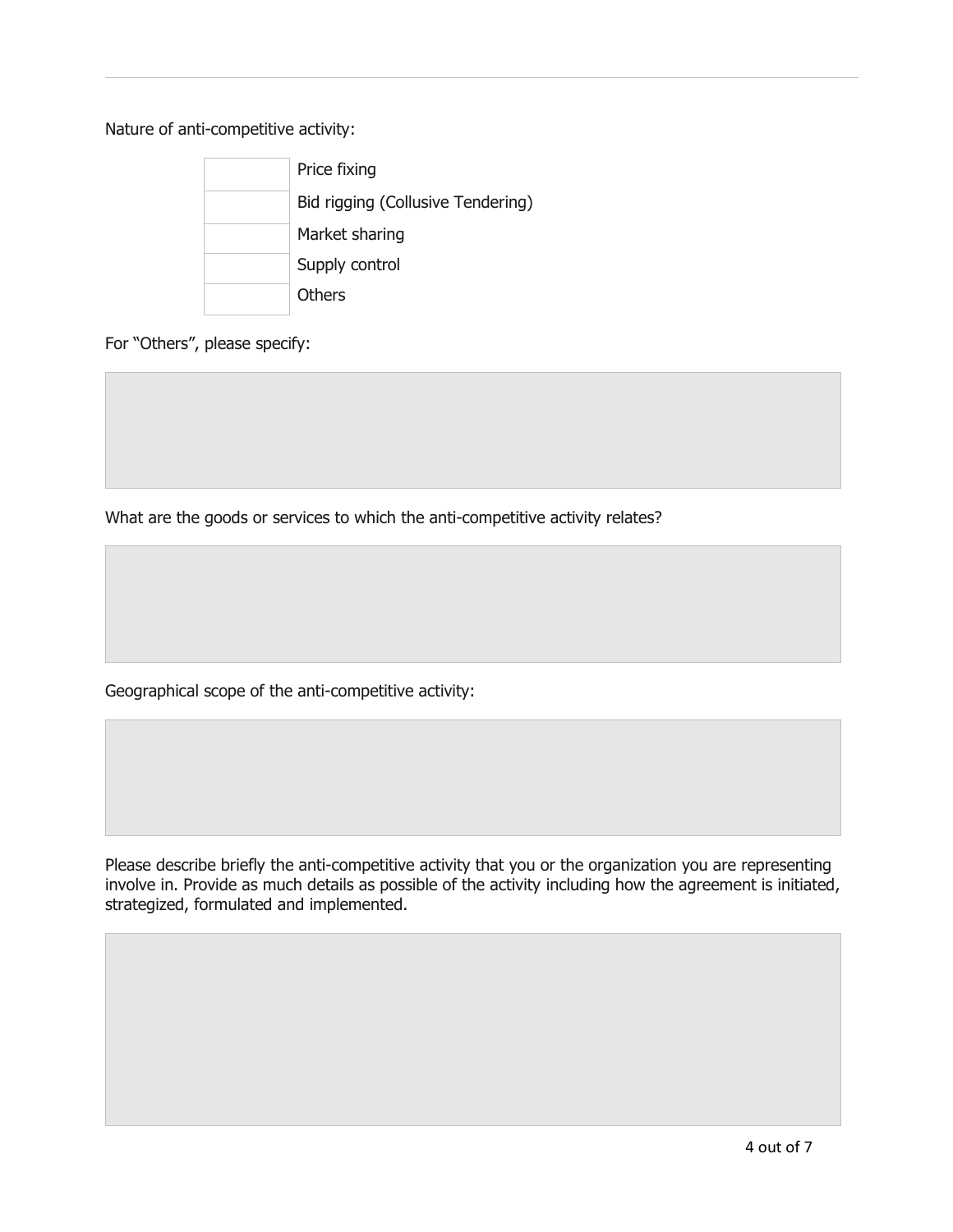When did this anti-competitive activity start?

Is this anti-competitive activity still continuing?

Yes No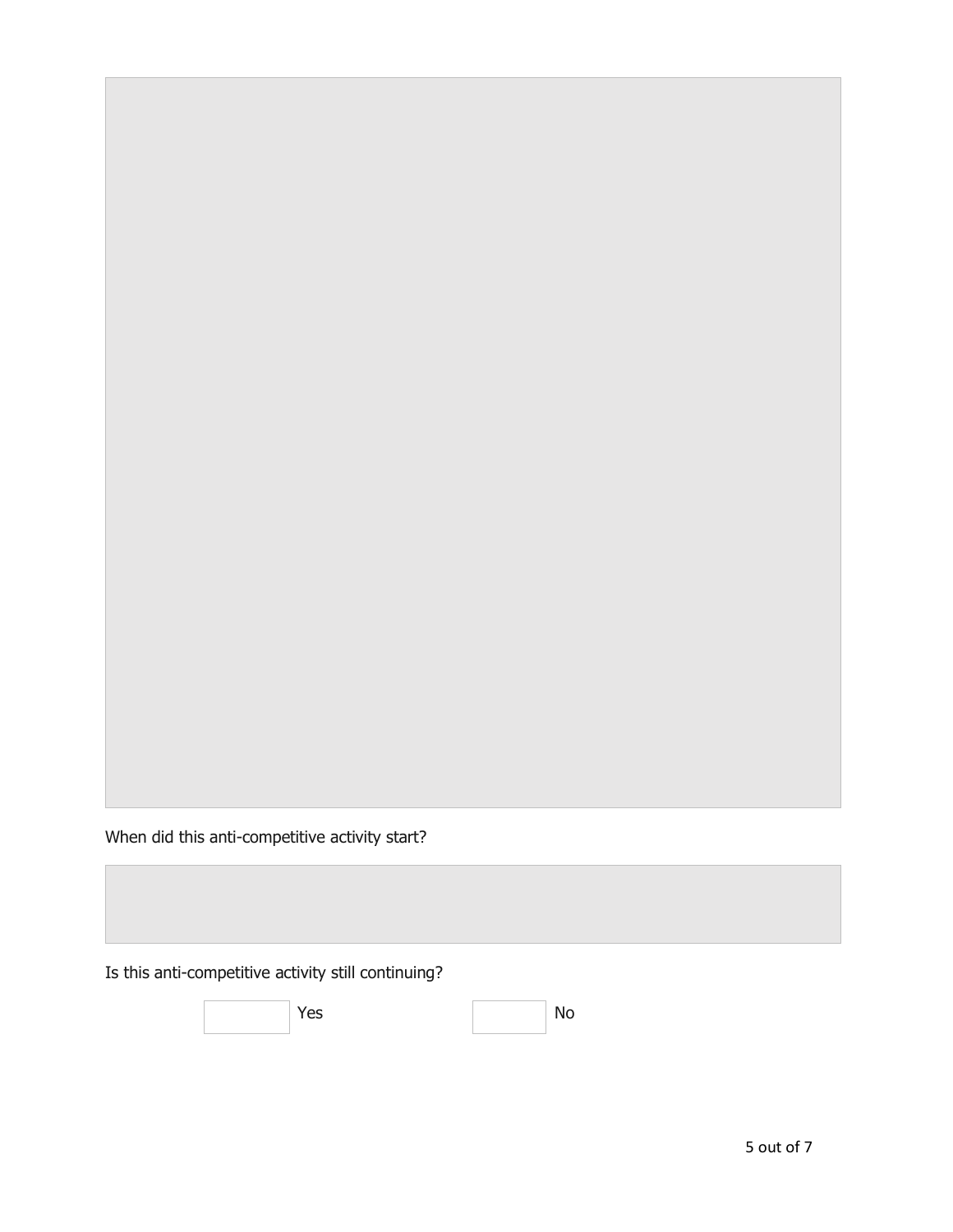Additional information

Please list all evidence supporting your application (e.g. agreements, minutes of meetings, business documents, circulars, correspondence, note of telephone conversation etc)

### **C. DECLARATION**

Under section 54 and 55 of the Order, it is an offence, punishable by a fine or imprisonment or both to provide information which is false or misleading, or to destroy, conceal or alter any record, book, account or computerized data. If the undertaking or person is a body corporate, its officers may be guilty of an offence under section 66 of the Competition Order.

The undersigned declare and confirm that all information given in the Leniency Form and all pages annexed hereto are true and correct to the best of their knowledge and belief.

| Name:      |       |  |
|------------|-------|--|
| Signature: | Date: |  |